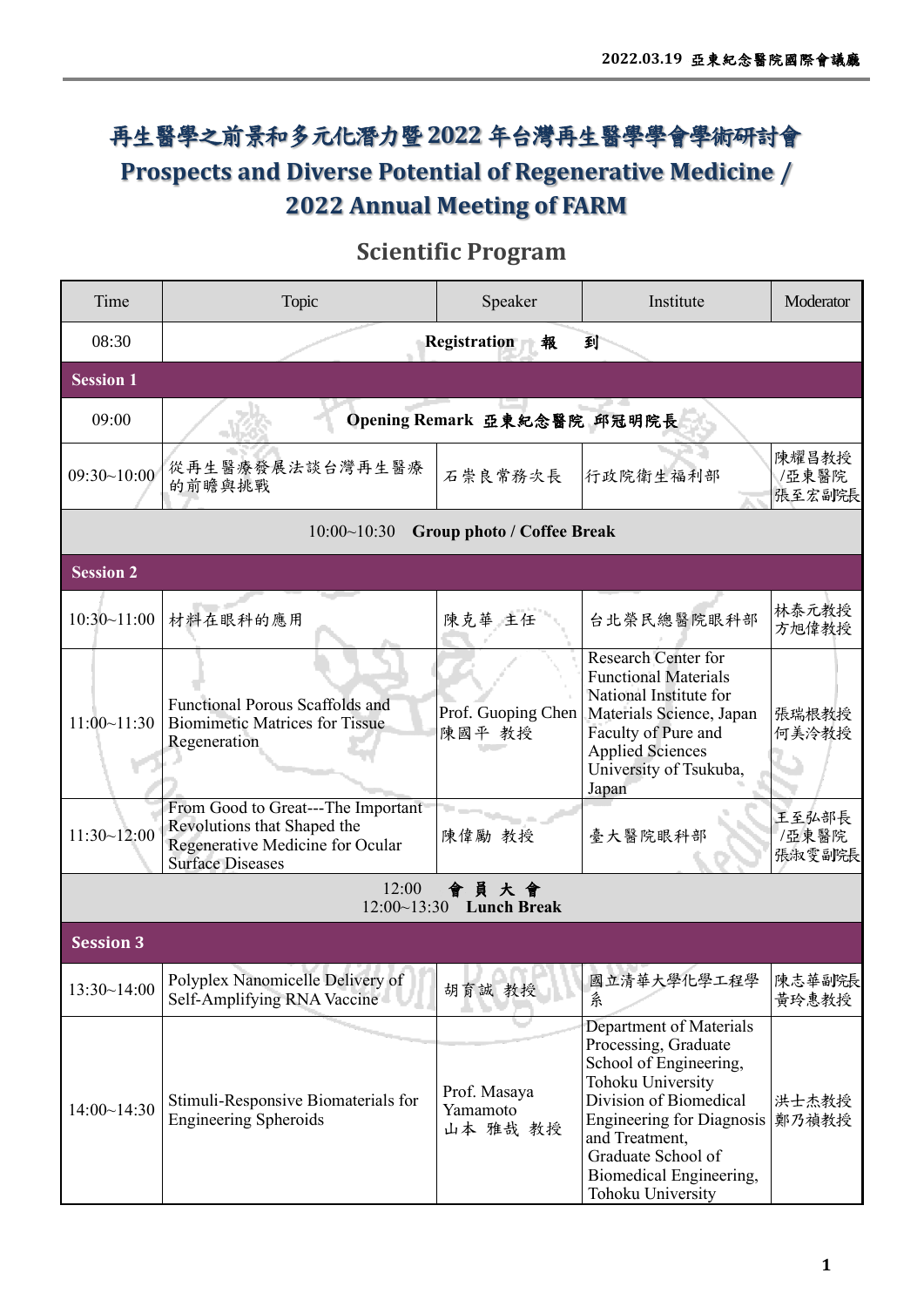| Time                                             | Topic                                                                                                               | Speaker               | Institute                                                                                                                                                                                   | Moderator               |  |  |
|--------------------------------------------------|---------------------------------------------------------------------------------------------------------------------|-----------------------|---------------------------------------------------------------------------------------------------------------------------------------------------------------------------------------------|-------------------------|--|--|
| 14:30~15:00                                      | Allogeneic Mesenchymal Stem Cell<br>(MSC) Therapy for Immune $&$<br>Inflammatory Diseases: Advances &<br>Challenges | 顏伶汝 教授                | 國家衛生研究院細胞及系<br>統醫學研究所                                                                                                                                                                       | 嚴孟祿教授<br>/亞東醫院<br>邱彥霖部長 |  |  |
| $15:00 \sim 15:30$<br>Group photo / Coffee Break |                                                                                                                     |                       |                                                                                                                                                                                             |                         |  |  |
| <b>Session 4</b>                                 |                                                                                                                     |                       |                                                                                                                                                                                             |                         |  |  |
| 15:30~16:00                                      | 牙科的再生醫療                                                                                                             | 陳敏慧 教授                | 臺灣大學臨床牙醫學研<br>究所                                                                                                                                                                            | 黄義侑教授<br>楊榮森教授          |  |  |
| 16:00~16:30                                      | 3D Patterning of Growth Factor<br>Incorporated Hydrogel Complex to<br>Regulate Tissue Regeneration                  | Prof.<br>Jeong Ok Lim | Department of Biomedical<br>Science<br><b>Kyungpook National</b><br>University, School of<br>Medicine<br><b>Biomedical Research</b><br>Institute, Kyungpook<br>National University Hospital | 孫瑞昇教授<br>沈家寧教授          |  |  |
| 16:30~17:00                                      | Regenerative Medicine in Rhinology                                                                                  | 黄琮瑋教授                 | 亞東紀念醫院耳鼻喉科                                                                                                                                                                                  | 楊台鴻教授<br>/亞東醫院<br>鄭博文主任 |  |  |

**17:00 Closing Remarks & Poster Competition Award** 

**Eng** Since 2004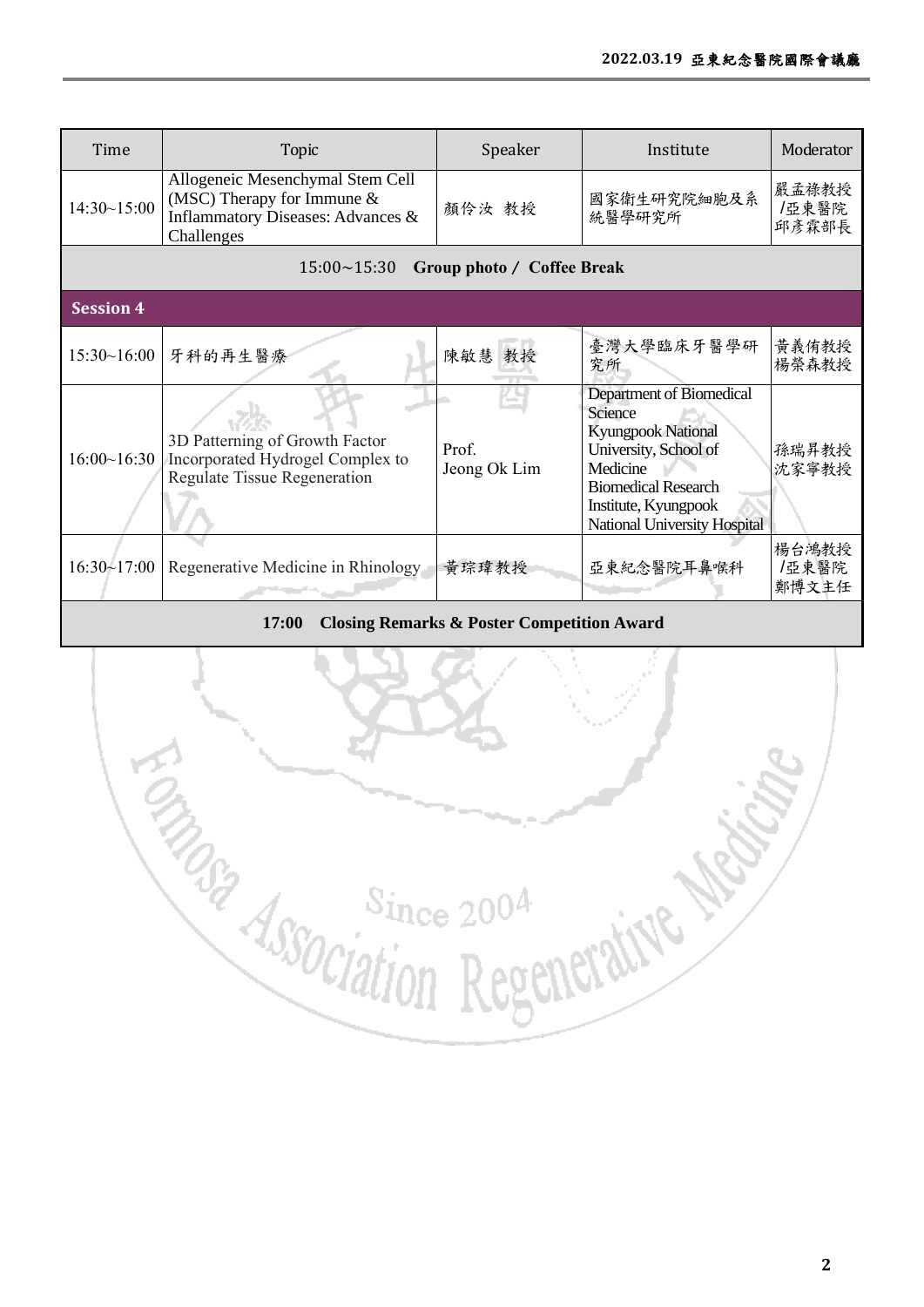## 壁報 **Poster**

評審委員:曾靖孋教授、楊凱強教授、王禎麒醫師 壁報論文解說時段:13:00~14:00。

| No.    | Classification                          | Topic                                                                                                                                                                   | Authors                                                                                                                                          | Institute                                                                                                                                                              |
|--------|-----------------------------------------|-------------------------------------------------------------------------------------------------------------------------------------------------------------------------|--------------------------------------------------------------------------------------------------------------------------------------------------|------------------------------------------------------------------------------------------------------------------------------------------------------------------------|
| $P-01$ |                                         | Hyaluronic Acid Nanoparticles with<br>Biomaterials Novel Peptide Loading for Corneal<br>Neovascularization                                                              | 曾靖孋<br>吳昱儀                                                                                                                                       | 臺北醫學大學生醫材料<br>暨組織工程研究所                                                                                                                                                 |
| $P-02$ | Biomaterials                            | Injectable Hyaluronic Acid Gel with<br>Epigallocatechin Gallate Addition for<br>being Vitreous Substitutes                                                              | 陳誼寧1<br><u>謝昌倫2</u><br>曾靖孋2<br>林峯輝!                                                                                                              | 國立臺灣大學醫學院暨<br>工學院醫學工程研究所1<br>臺北醫學大學生醫材料<br>暨組織工程研究所2                                                                                                                   |
| $P-03$ | <b>Biomaterials</b>                     | The Synthesis of Europium-Doped<br>Calcium Carbonate by an Eco-<br>Method as Free Radical Generator<br>Under Low-Intensity Ultrasonic<br>Irradiation for Body Sculpture | 張生龍<br>管哲雍1,3 林妤楹1,4<br>楊易軒 <sup>1,3</sup> 陳靖昀 <sup>6</sup><br>杞至穎1,4 李奇翰1,4<br>陳緻宇 $1,3$ 林利澤 $^{2}$<br>Chun-Chen Yang <sup>5</sup><br>林峯輝 $1,3$ | 國家衛生研究院生醫工<br>程與奈米醫學研究所1<br>國立聯合大學材料科學<br>工程學系2<br>國立臺灣大學醫學工程<br>學系<br>國立中興大學組織工程<br>與再生醫學博士學位學<br>程 <sup>4</sup><br>國立臺灣大學材料與工程<br>學系 5<br>國立中央大學生醫科學                 |
|        |                                         | Platelet Derived-extracellular Vesicles                                                                                                                                 |                                                                                                                                                  | 與工程學系 <sup>6</sup>                                                                                                                                                     |
| $P-04$ | <b>Biomaterials</b>                     | as Nanocarriers for Carrying Anti-<br>Angiogenetic Agent for Treating<br>Vascular Endothelial Cells and its<br>Mechanism Study                                          | 楊雅涵<br>張哲禕<br>陳盈汝<br>白台瑞<br>曾靖孋*                                                                                                                 | 臺北醫學大學生醫材料<br>暨組織工程研究所                                                                                                                                                 |
| $P-05$ | <b>Bone Marrow</b><br><b>Stem Cells</b> | The Roles of Src and PKC $\zeta$ in<br>Piezoelectric Stimulations of<br>Chondrocyte Aggregation and<br>Rearrangement                                                    | 林若梅<br>劉禹呈<br>王兆麟                                                                                                                                | 國立台灣大學醫學工程<br>研究所                                                                                                                                                      |
| $P-06$ | Others                                  | Single-cell Transcriptomic Analysis<br>of Cellular Heterogeneity and<br>Interaction in Mouse Cornea<br>$\omega_{0}$                                                     | 黃裕文 $2$<br>吳岳峰<br>劉欣瑜 3,4<br>張乃文 $1$<br>余有勝1<br>陳宥亘1<br>白韻翎5<br>譚欣媛 <sup>6</sup><br>林頌然 1, 2, 3, 7, 8                                            | 國立臺灣大學醫學工程學<br>系 1<br>臺大醫院醫學研究部 <sup>2</sup><br>國立臺灣大學臨床醫學研<br>究所 $3$<br>臺大醫院眼科部4<br>國立台灣大學生化科技<br>學系<br>長庚醫院眼科部6<br>臺大醫院皮膚部 <sup>7</sup><br>國立臺灣大學發育生物學<br>與再生醫學研究中心8 |
| $P-07$ | Regenerative<br>Medicine                | Cell Morphological Responses to<br>Mechanical Stress: Nucleus Pulposus<br>cell in 3D-culture of TYPE I Collagen<br>and Hydrogel                                         | 黄少湘<br>林若梅<br>王兆麟                                                                                                                                | 國立臺灣大學醫學工程研<br>究所                                                                                                                                                      |
| $P-08$ | Regenerative<br>Medicine                | Involvement of Conserved Pathways<br>in 3-Dimensional (3D) Sphere<br>Formation in Diverse Stem Cell<br><b>Types</b>                                                     | 張家齊 1,2,4<br>江士昇3<br>徐珮茹 $2$<br>顏伶汝 <sup>2</sup><br>嚴孟祿 <sup>4</sup>                                                                             | 國防醫學院生命科學研<br>究所 $1$<br>國家衛生研究院細胞及<br>系統醫學所2<br>國家衛生研究院癌症研<br>究所 $3$<br>臺灣大學醫學院醫學系婦<br>產科 4                                                                            |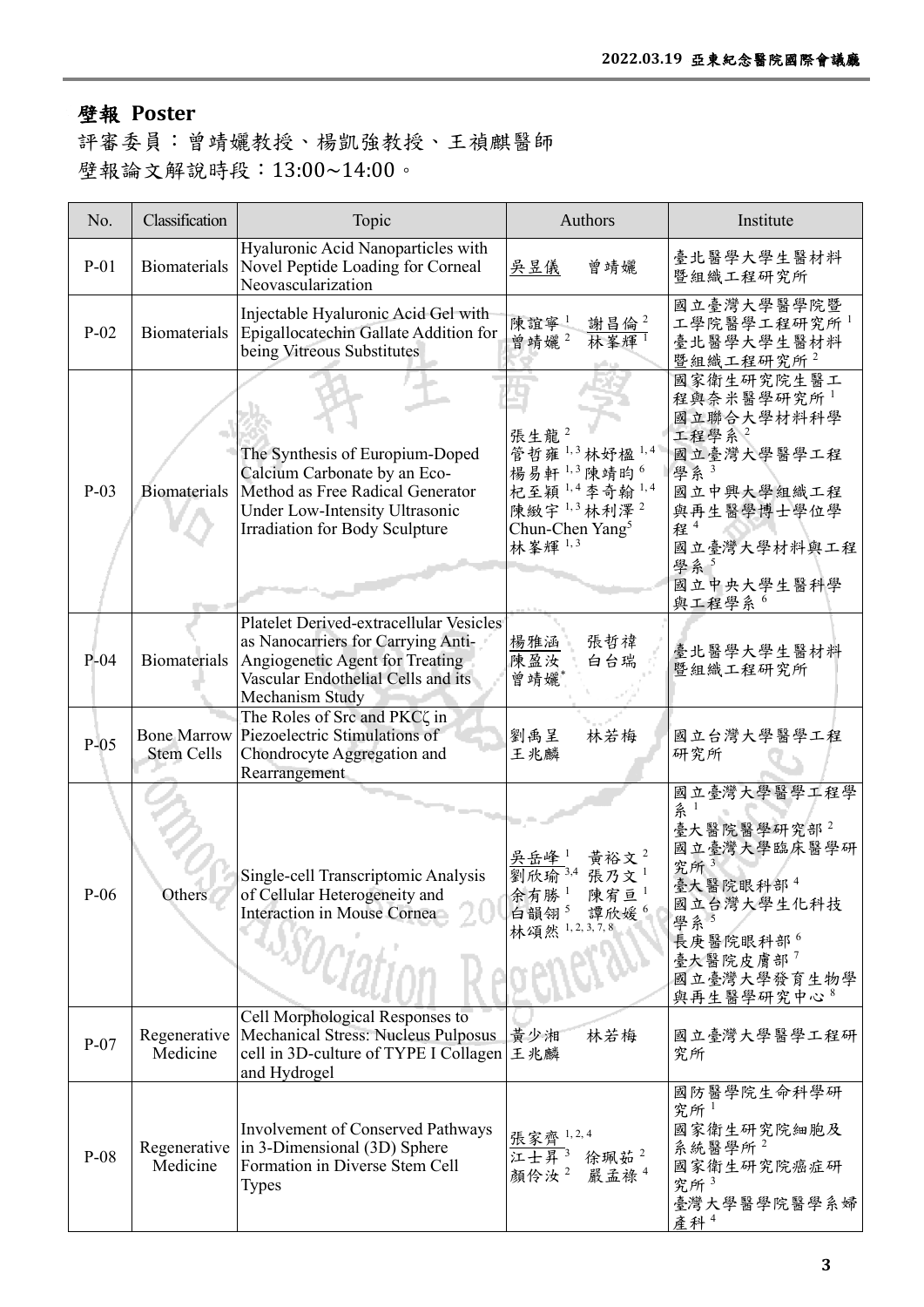| No.    | Classification               | Topic                                                                                                                                                                                                    | Authors                                                                                                    | Institute                                                                                                                                                                                                                                        |
|--------|------------------------------|----------------------------------------------------------------------------------------------------------------------------------------------------------------------------------------------------------|------------------------------------------------------------------------------------------------------------|--------------------------------------------------------------------------------------------------------------------------------------------------------------------------------------------------------------------------------------------------|
| $P-09$ | Regenerative<br>Medicine     | Manipulation of Inherent Niches in<br>3D MSC Spheroids Improves<br>Therapeutic Potential                                                                                                                 | 施起進<br>陳立騏<br>王歆雯<br>黃玠誠*                                                                                  | 國立清華大學生物醫學<br>工程研究所                                                                                                                                                                                                                              |
| $P-10$ | Regenerative<br>Medicine     | Rapid and Precise MSC<br>Chondrogenesis is Achieved Through<br>Increasing Adherens Junctional N-<br>cadherin-β-catenin Interactions and<br><b>Restricting Off-target Lineage</b><br>Commitment           | 張家齊 2,3<br>謝承展 1,2<br>徐珮茹2<br>王麗姿 <sup>4</sup><br>林秀芳 $2$<br>陳令儀1<br>顏伶汝 <sup>2*</sup><br>嚴孟祿 <sup>4</sup> | 國立清華大學分子醫學<br>研究所<br>國家衛生研究院細胞及<br>系統醫學研究所2<br>國防醫學院生命科學研<br>究所 $3$<br>臺大醫學院醫學系婦產科 <sup>4</sup>                                                                                                                                                  |
| $P-11$ | Regenerative<br>Medicine     | The Effect and safety of Xenogenic-<br>free Collagenase Assistant Cultivate<br>Oral Mucosal Epithelial<br>Tansplantation (CA-COMET) for the<br>Treatment of Limbal Insufficiency                         | 陳偉勵3<br>蔡佳穎 1,2                                                                                            | 輔大醫院眼科部1<br>國立臺灣大學醫學院臨<br>床醫學研究所 <sup>2</sup><br>臺大醫院眼科部3                                                                                                                                                                                        |
| $P-12$ | Regenerative<br>Medicine     | The Effects of Cyclic Stretching on<br>Chondrogenic Differentiation of Rat<br>Adipose-derived Stem Cells                                                                                                 | 李慧瑩1<br>朱惠君 $1$<br>金亭佑2<br>李宏滿3<br>謝明發1*                                                                   | 中原大學生物醫學工程<br>學系1<br>中原大學生物科技學系2<br>花蓮慈濟醫院骨科部3                                                                                                                                                                                                   |
| $P-13$ | Regenerative<br>Medicine     | Using Rho-associated Protein Kinase<br>(ROCK) Inhibitor to Develop<br>Simplified Oral Mucosal Epithelium<br>Transplantation (SOMET) for the<br><b>Treatment of Limbal Stem Cell</b><br>Deficiency (LSCD) | 黄韋綸 1,2,3<br>蔡佳穎<br>1,2,4<br>$\overline{5}$<br>吳若玄<br>陳偉勵2                                                 | 國立臺灣大學醫學院臨<br>床醫學研究所 <sup>1</sup><br>國立臺灣大學醫學院附<br>設醫院眼科部2<br>臺大醫院新竹臺大分院<br>生醫醫院眼科部3<br>天主教輔仁大學附設醫<br>院眼科部4<br>Shiley Eye Institute and<br>Viterbi Family Department<br>of Ophthalmology,<br>University of California,<br>San Diego <sup>5</sup> |
| $P-14$ | <b>Tissue</b><br>Engineering | Assembly of MSC-derived Schwann<br>Cell-like Cells into Three-<br>dimensional Spheroids for Repairing<br>Peripheral Nerve Injury                                                                         | 周使好<br>方怡喬<br>黄玠誠*<br>林郁婕                                                                                  | 國立清華大學生物醫學<br>工程研究所                                                                                                                                                                                                                              |
| $P-15$ | Tissue<br>Engineering        | Gelatin Scaffold with Lipid-PLGA<br>Microparticles for Sustained<br>Curcumin Release and Corneal Tissue<br>Engineering<br>$OIm_{\Delta}$                                                                 | 陳思靜<br>張均愷!<br>李佩蓁1<br>沈柍君1<br>陳宏吉 2*<br>薛詒仁 <sup>2</sup><br>黃玠誠1*                                         | 國立清華大學生物醫學<br>工程研究所1<br>林口長庚醫院眼科部2                                                                                                                                                                                                               |
| $P-16$ | Regenerative<br>Medicine     | <b>ADSC-derived Exosomes Suppress</b><br>Th17 Cell Differentiation in<br><b>Inflammatory Arthritis</b>                                                                                                   | 李華翊2<br>廖秀蓉1<br>江妮恩1<br>沈宜珊 $3$<br>張至宏 1,4                                                                 | 亞東紀念醫院骨科部 <sup>1</sup><br>臺灣大學醫學院附設醫院<br>內科部 <sup>2</sup><br>國立臺灣大學醫學工程學<br>条 3<br>元智大學生物科技與工<br>程研究研究所 <sup>4</sup>                                                                                                                             |
| $P-17$ | Medicine                     | Infrapatellar Fat Pad MSCs Suppress<br>Regenerative Inflammation via Enhancing M2<br>Macrophage Differentiation in Knee<br>Osteoarthritis                                                                | 江妮恩1<br>廖秀蓉1<br>沈宜珊3<br>張至宏 1,4                                                                            | 亞東紀念醫院骨科部1<br>臺灣大學醫學院附設醫院<br>內科部 <sup>2</sup><br>國立台灣大學醫學工程<br>學系3<br>元智大學生物科技與工<br>程研究研究所 <sup>4</sup>                                                                                                                                          |